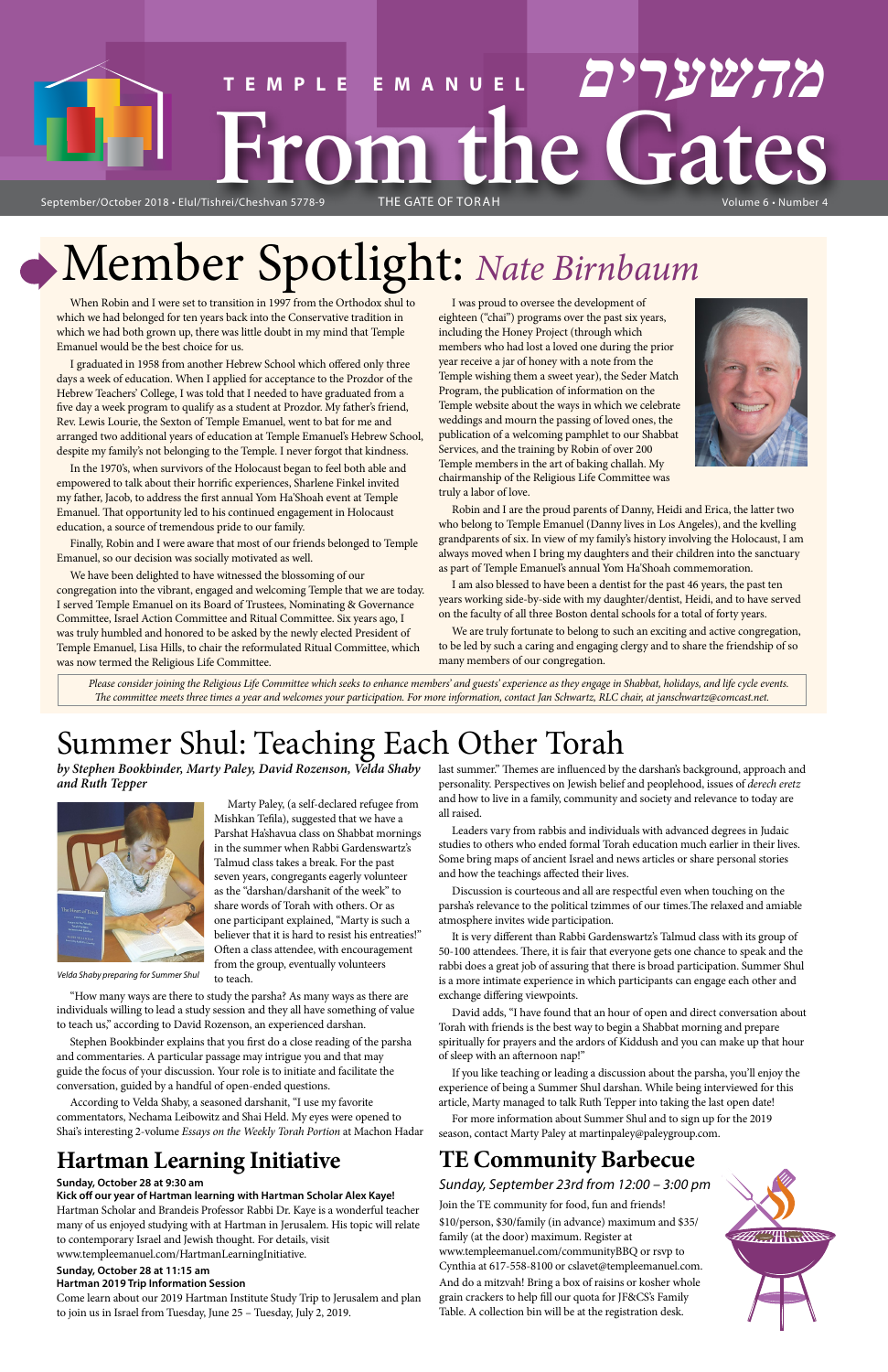## **Community Prayer: September (Elul/Tishrei) October (Tishrei/Cheshvan) 5778/5779 – 2018**

#### **DAILY SERVICES**

Sundays at 8:00 am & 7:30 pm Monday through Thursday at 7:00 am & 7:30 pm

**SHABBAT SERVICES** Fridays at 7:00 am & 6:30 pm Saturdays at 6:45 am & 9:30 am Childcare at 10:00 am

.5:50 pm

5:30 pm

Please refer to the online calendar for exceptions to the daily service times.

For High Holiday and Festival dates, please see What's Happening on page 4. For complete High Holiday and Festival Services information go to www.templeemanuel.com.

Affiliated with the UNITED SYNAGOGUE OF CONSERVATIVE JUDAISM and SYNAGOGUE COUNCIL OF MASSACHUSETTS

#### **Contact Information**

#### **www.templeemanuel.com**

**For the full September/October calendar, go to: CALENDAR.TEMPLEEMANUEL.COM**

## **From the Gates**

10/13 ....................................5:48 pm 10/19 ....................................5:37 pm

| <b>Saturday, September 1</b><br>Parshat Ki Tavo                             | Saturday, October 6<br><b>Parshat Bereshit</b>    |
|-----------------------------------------------------------------------------|---------------------------------------------------|
| Selichot                                                                    | <b>Saturday, October 13</b>                       |
| Saturday, September 8<br>Parshat Shoftim                                    | Parshat Noah                                      |
| Saturday, September 15                                                      | <b>Saturday, October 20</b><br>Parshat Lekh Lekha |
| Parshat Vayelech<br>Shabbat Shuvah                                          | <b>Saturday, October 27</b><br>Parshat Vayera     |
| <b>Saturday, September 22</b><br>Parshat Ha'azinu<br><b>Musical Shabbat</b> | <b>Musical Shabbat</b>                            |
| <b>Saturday, September 29</b><br>Chol Ha'Moed Sukkot                        |                                                   |
| <b>CANDLE LIGHTING TIMES</b>                                                | <b>MINCHA TIMES</b>                               |
|                                                                             |                                                   |
|                                                                             |                                                   |

10/20 ....................................5:40 pm

Summer, not winter, is truly the most wonderful time of the year for the Temple Emanuel congregants who have taken advantage of the MOST grant. The program is named in memory of Merle Orren who embraced Jewish learning over the last fifteen years of her life. Gary Orren and his family established the MOST program so others could also have the transformative experience of learning in a Jewish study program of their choosing.

Rebecca Jacoby attended Hadar, (formerly Mechon Hadar). She writes, "I have been attending Rabbi Gardenswartz's Tuesday morning class for the past five years. I became aware of Hadar from Sharlene Finkel, also a Tuesday class member, who shared the excitement of her MOST experience of 2017 with me. The faculty and staff were knowledegable, dynamic, inclusive and fun. The participants, diverse in religious and professional backgrounds proved to be the same. Morning study groups focused on *pikuach nefesh*, saving a life. Afternoons and evenings were either elective or communal with topics that included Something I did vs. Something I am; When Forgetting Torah is a Good Thing; Who Owns the Torah?; Loving Cattle more than People; and Between Real and Ideal. Havruta was the preferred mode of learning and I loved it! (Havruta is the rabbinic approach for study where groups of 2-3 analyze, discuss and debate a shared text.) The experience was rewarding on all levels. As I became part of Hadar, Hadar became a part of me."

When Joan Mael came back from her week in Jerusalem, her friend commented that she had "the Hartman glow." She never understood this glow until she got to Israel. She explains that "it is difficult to articulate how deeply moved I was by the experience of being in a place where the focus is on Jewish learning. From the opening lecture by Donniel Hartman to the last discussion group, they had me. In this divisive time, learning about *menschlechkeit*, the Jewish value of kindness, was right on target.

On our *tiyul* to Beit Prat, we met with Micha Goodman and an inspiring group of post – army

young 20 somethings who shared their stories with us. I know that they WILL make a difference in the future of Israel and perhaps the world. This gives me hope.

On an afternoon with Rachel Korazim in Rehavia, we read the poetry of Lea Goldberg, written post-World War II, right there in the neighborhood where she lived and wrote. Rachel's reading and interpretation of these poems went right to my heart.

There were so many shehecheyanu moments including being there with my favorite rabbi and our TE group with whom I now share a very special bond."

Paula Apsell, at Hartman with her husband, is still thinking about what it meant to them "as Jews and as people living in this political and cultural moment." As other participants mentioned "it was a great opportunity to get to know other temple members and share something unique. Being in Jerusalem was amazing. The cares of work were left at home, because the schedule was so demanding and courses so engrossing, there was no room for distraction. The classes focused on *derech eretz* included lectures on the relationship between Jews in the diaspora and Jews in Israel, the political and social situation in Israel today, women and ultra-Orthodox Jewry and more. Sessions gave us plenty to think and talk about every evening."

"Dabru al Lev" (Speak to the Heart) was the theme of the National Havurah's 2018 Summer Institute that Susan Spitz attended at the University of Hartford. She called it "a magical week of serious Jewish learning, intergenerational community, and rich cultural and spiritual immersion." More than 300 attendees gathered for a program of daily chosen courses, workshops and activities including singing, dancing, professional

storytelling, hiking, a joyous Shabbat and more. I studied Martin Buber's seminal and profoundly wise lecture series "The Way of Man" reminding us that "soul work" includes resolving inner conflict, appreciating the sanctitiy in everyday life and avoiding preoccupation with self. I also learned about Judaism and early Christian beliefs as depicted in Monty Python's satirical film "The Life of Brian." The intellectual stimulation, authentic sense of gratitude, and genuine connection within this community were truly special. In fact I hope to attend another Havurah event, the Chanukah Shabbat weekend at Camp Ramah in December."

All MOST recipients would agree that their experiences have truly been transformative. Get that glow, whether it is at Hartman, Hadar, the National Havurah Summer Institute or another Jewish learning

program. For more information contact the recipients or Shira Starobinski at sstarobinski@templeemanuel.com.

## **83rd ANNUAL DONOR EVENT Sunday, November 4, 2018**

9:00 am Boutiques 10:45 am Program

This year, in honor of Israel's 70th Anniversary, we welcome our keynote speaker, Brigadier General (Res.) Gila Klifi-Amir, noted trailblazer and pioneer for women throughout her 30-year career in the Israel Defense Forces (IDF).

Look for your invitation in September!



*Rebecca Jacoby with Rabbi Alvan Kaunfer, her Talmud teacher*



*(L. to r.) Steve and Chaya Meyer, Sid and Helen Kadish, Joan Mael, Sheldon and Paula Apsell*

#### CALLING ALL TE MULTI-GENERATIONAL FAMILIES!

5:36 pm

We are assembling a list of all TE member families with multiple generations of their family in our synagogue. If you are one of these families please let us know. Email Jeff Lurie, our Executive Director, at jlurie@templeemanuel.com.

We hope to honor all TE multi-generation member families this year on Simchat Torah morning, October 2!

## **The MOST Wonderful Time of the Year**

## **Sunday, September 30 – 10 am**

Join us for our opening event featuring remarks by Laura Hyman of Moving Traditions and a fun craft project. Connect with your Sisterhood friends and hear Laura talk about Jewish engagement programs for the next generation.

## **SISTERHOOD TEMPLE EMANUEL SAVE THE DATE** *Remembering David Ariel z"l*

### *by Judy Manelis*

### What does it take to be a master teacher?

First and foremost one might list the ability to transmit knowledge in a coherent and meaningful way. Another attribute might be the ability to engage one's students in the process of learning. David Ariel did both of these things. But oh so much more. David Ariel was a master teacher.

He could relate to his students in a humane and respectful manner. He exhibited a love of learning, an excitement about his latest research and writing. He encouraged class discussion and communicated his subject matter with grace and knowledge. He had a sense of humor.

We at Temple Emanuel were fortunate. David was a member of our congregation and a presence during services and in our classrooms. Others knew him through Hebrew College or perhaps the Vilna Shul. He taught in many venues and always with the same impeccable preparation, warm interaction and a twinkle in his eye.

I was one of David's lucky students. I was a fan. On Friday nights when we both attended Shabbat Alive, we exchanged greetings and shared what we were learning both in his class and in our own readings. He sat to the right facing the bimah; I sat with my husband in the middle right section. I always looked for him so I could wish him Shabbat Shalom.

*(continues on page 4)*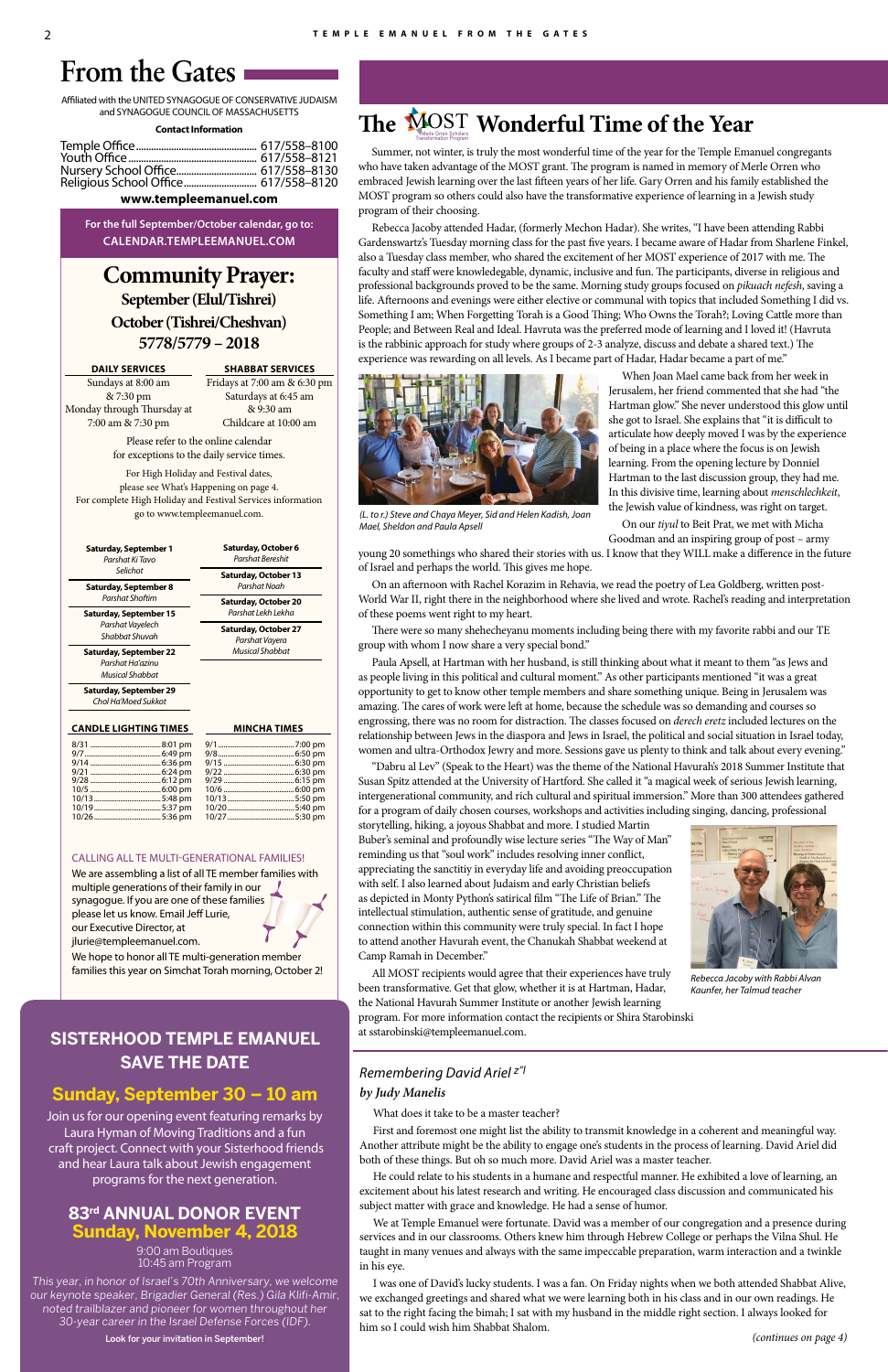## Members' Milestones and Donations

### **MEMBERS' MILESTONES**

## **BIRTH**

Frank and Beverly Zweiman announce the birth of their grandson, August Indigo Zweiman McCann

## **MARRIAGES**

#### **SPECIAL ANNIVERSARIES**

**70 YEARS** Shirley and Martin Frant **65 Years**

Nancy and Dr. Albert Cohen **50 Years** Ruth and Don Freedman Joanne and Stanley Kay Marion and Lawrence Green

**45 Years** Sandy and Allan Ropper Barbara Goldman and

#### David Fine **40 Years**

Rhoda and Ronnie Sarver

## **35 Years**

Andrea and Arthur Waldstein

Carol and David Edelman Susan and Aron Ain Susan Weinstein-Winter and Harland Winter Beth and Seth Klarman Sheryl and Steve Dropkin Gail and Peter Silberstein

#### **30 Years**

Anne and Marc Lowenthal Abby Ostow and Arthur Telegen Rachel and Tony Solomons Laurie and Bob Gervis

#### **25 Years**

Meryl and Eric Miller Mara and David Nislick Vicki and Jeff Chavin Beth Felder and Rich Siegel Susanne and Jim Klingenstein Gloria and Dima Mamokhin

#### **20 Years**

Sally and Harold Lake Jill Litner Kaplan and Ben Kaplan Jennifer and Dave Gershon

#### **15 Years**

Julie and Josh Krintzman Tobey and Grant Finkel

memory of Leon Scheffler; **Glenda Speyer** in memory of Paulette Cohen **Berkson Garden Fund**

**Brezniak Chapel Fund Cynthia Shulman** in honor of the special anniversary of Ruth and Alan Ades

**Larry Alford** in appreciation of the Bereavement Committee; **Toby and Samuel Diengott Scholarship Fund Ruth Diengott** in memory of Nathan Friedman

in memory of Rosemary Shavit-Weiss; **Jane and Howard Breslau, Penny Scharfman, Maida Rubin, Judy Pollack** in honor of the Bar Mitzvah of Mikey Rosemberg; **Stacey Grossman** in memory of David Grossman and Gloria Grossman; **Joan Ackerstein** in memory of Nelson Seitel; **Farla Russo** in memory of Stephen Fleming; **Gilbert Daniels, MD** in honor of the Bar Mitzvah of Mikey Rosemberg; **Linda and Ken Polivy** in memory of Molly Teman, Irving Dropkin, and Rosemary Shavit-Weiss; **Sue** 

honor of the Bar Mitzvah of Mikey Rosemberg, in honor of the birth of Noah Meir Peaceman, grandson of Donna Michelson;

**and Family** in honor of the Bar Mitzvah of Mikey

#### **Edelstein Jewish Continuity Fund Faye and Don Neiberg, Mary and Robert Scott** in memory of Alan Edelstein

#### **Roslyn and Martin Gold Youth Leadership Fund**

**Susan and Bruce Gold** in memory of Irving Dropkin; in honor of the birth of Noah Meir Peaceman, grandson of Donna Michelson; in honor of the birth of Orli Miriam, granddaughter of Phyllis and Larry Brody; in honor of the baby naming of Mila Parker, granddaughter of Marilynn and Dennis Buchenholz; in honor of the birth of Leighton Davis, granddaughter of Tina and Neil Finkler

> **Carole and Barrie Greiff Education Fund Judy Taub** in memory of Harry Schreiber

**Fay and Raymond Miller Memorial Fund**

**Joan Lainer** in memory of Fay and Raymond Miller

#### **Sylvia and Morton Grossman Person to Person Fund Beth and Richard Blankstein** in honor of the Bar Mitzvah of Jacob Semmel, grandson of Ruth and Joseph Goldman; **Louis Grossman, Linda Polivy** in memory of Sylvia Grossman

#### **Nursery School Gift Fund**

**Beverly and Donald Bavly** in memory of Leah Ruch and Esther Beniamini; **Burton Klein** in memory of Mildred Klein

**Israel and Camp Scholarship Fund Jill and Peter Matusow, Lyn Weiner, Marcia and Alan Leifer, Lorie Barnet and Jeffrey Savit, Joyce Samuels and Joseph Gordon, The Peller Family, Jacquelyn and Howard Furman** in memory of Sheldon Greene; **Marcia and Allan Leifer** in memory of Zena Frances Wolf; **Vivien Singer and Family** in honor of Elliot Kann; **Varda and Neil Farber** in memory of David Ariel; **Ruth and Joseph Goldman** in honor of the Bar Mitzvah of their grandson, Jake

Semmel; **Michael Slater** in memory of Frank Slater and Abraham Kolbin; **Deborah Felton and Robert Baylor** in memory of Myrna Alford

#### **Nancy and Harold Parritz Israel Action Fund**

**Helen Cohen** in memory of Clara Yoz **Prayer Book Fund**

**Deborah Benik** in memory of Evelyn Detz; **Jane and Howard Breslau** in memory of Melvin Stavis

**Rabbi Samuel Chiel Kallah Fund Solomon Boucai** in memory of Nessim Boucai

**Ritual Director's Fund Dr. David Golden** in memory of Betty Golden; **James Freiman** in memory of Ethel Freiman

**Rosamond and** 

**Harvey Grant Fund in memory of Michele Esta Grant-Epstein David Zoll** in memory of Leo Zoll

Carol Steinberg and Peter Yaffe announce the marriage of their son, Eric, to Brook Hausman Matthew and Lisa Hills announce the marriage of their daughter, Jessica, to David Seliger *donations to our synagogue funds. To learn more about the variety of funds and ways of supporting the* 

Sober; **Cheryl Sober** in memory of Sam Harris; **10 Years** Tracy and Randy Buckner Allison Brown and Yossi

> **Rosenblatt Stars of David Fund Robert Solomon** in memory of Zena Frances Wolfe; **Karen Novakoff, Miriam Rosenblatt** in memory of Irving Dropkin **Smith Holocaust Education Fund Joseph Grabowski** in memory of Jack Grabowski **Temple Emanuel Daily Minyan Fund Sara Jane Schechner, Ruth and Don Freedman, Roberta Fox, Mark Cheser, Joel Sussman, Elyse Friedman, Alan Lehmann** in appreciation of the Daily Minyan; **Howard Guthermann** in memory of Rita Guthermann and in appreciation of the Temple Daily Minyan; **Esther and Lewis Muhlfelder** in memory of Barbara Cohen; **Jeffrey Hunt** in memory of Sylvia and Albert Hunt; **Isidore Berenbaum** in memory of Fay Berenbaum; **Marcie Abramson and Jeffrey Hunt** in honor of Kemper Thompson; **Rita and Herb Gann** in honor of the Bar Mitzvah of Joe Gann and in memory of Shirley Gordon; **Ellen Zarrow-Nissenbaum and Alan Nissenbaum** in honor of Mady Donoff and in memory of Elsie Cohn and Alan Edelstein; **Alix Ginsburg and Alan**

**Dean Rodman and Family** in memory of Nettie Shapiro Kamens; **Michael Knight** in memory of David Knight; **Linne Kimball and Marc Zwetchkenbaum** in memory of Rita Kimball; **Dr. Rosalind Scheffler** in *Temple Emanuel gratefully acknowledges the generous* 

**Charlotte Backman** in memory of Ida Shoul; **Irving Backman** in memory of Saul Backman *synagogue's ongoing efforts, please call the office @*

**Cantor's Music Fund Judie Strauss** in honor of the special birthday of Ruth Cope and in honor of the birthdays and anniversary of Amy Klein and Brian Lefsky; **Beverly Weinfeld** in honor of Susann Klingenstein; **Dale Zaff** in memory of Bernard Borks; **Amy Abramovitz** memory of Anne Grundfast; **Joyce Plotkin and Bennett Bev and Frank Zweiman** in memory of David Ariel

**Shuchat** in memory of William M. Ginsburg; **Dr. Harvey Levy** in memory of Sam Levy and Barbara Levy; **Lisa Abramson** in honor of Marcie Abramson; **Pearl Kessler** in honor of Marcie Abramson's induction into the Mass Mathematics Hall of Fame; **Sidney Handler** in memory of Sonia Widoff; **Steve Ebstein** in memory of Roslyn Ebstein; **Bunny Shapero** in honor of her special birthday; **Sylvia Lewinstein** in appreciation of the Daily Minyan; **Ruth Isaacs** in honor of the birth of Samuel Wines Freishtat and in honor of the anniversary of Bev and Frank Zweiman

**Temple Emanuel Forest Fund Barbara Krupat** in memory of Anna Riemer

## **Temple Emanuel**

**and Joel Sherman** in honor of the special birthday of Barbara Grossman, in **Sherene and Robert Finkel**  Rosemberg **Saul B. and Naomi**  of Daniel and Sarah Weisberg; **Joan and Joe Ackerstein** in memory of Elsie Cohn; **Jill Grossman** in memory of Leon Brenner; **Gail Levine** in memory of Aaron N. Caslowitz; **Dr. Kenneth Grundfast** in memory of Theodore Grundfast; **Donna Michelson** in memory of Paul R. Yankner; **Carol** 

**General Fund Leslie Lerner** in memory of Anne R. Lerner; **Judy and Jonathan Chiel** in memory of Betty Link; **Joyce Bohnen** in memory of Sara Oppenheim; **Frederic Jacobs** in memory of Betty and Nathan Jacobs; **Elliot Singer, Ronald Feinstein** in honor of the special

**Cohen Chamber Music Fund Charlotte S. Backman** in memory of Bernice D. Shoul; **Naomi Cohen** in memory of Elizabeth Stone **Henry** in memory of Millie W. Friedman; **Mady Donoff** in memory of Sidney Buchalter; **Maxine Zarchan** in memory of Rubin Sands; **Arlene Goldstein** in honor of the special birthday of Ruth Cope; **Dr. Arthur Sober** in memory of Yetta

anniversary of Reeve and Sam Goldhaber; **Ellen Segal** in memory of Mervin Binstock; **Debora and Alan Rottenberg** in memory of Elsie Cohn; **Carol and Fred Kotler** in honor of Frank Zweiman; **Sandra Haut** in memory of Sheldon Greene; **Robert Barrow** in memory of Nancy Barrow; **Jean Allen Epstein** in memory of J.W. Allen; **Ellen and Jeffrey Fredberg** in memory of Lillian Orkin and for honor received; **Joan and Joe Ackerstein, Amy and Mark Furman, Lynn and Danny Mandeau, Renee and Jack Rubin** in memory of Sheldon Greene; **Reisha and Bob Kennison** in honor of the Bar Mitzvah of Jake Semmel and in honor of the special birthday of Richard Blankstein; **Caren and Dan Kimball** in memory of Rita Kimball; **Barbara Krinsky** in memory **Durburn Hills, 111**<br>of Dorothy Jaffe and Sidney Kriensky; **Jill and Peter Matusow, Joan and Joe Ackerstein** in honor of the special birthdays and anniversary of Amy Klein and Brian Lefsky; **Pauline Porder** in memory of Charles Porder; **Ryna Greenbaum** in memory of Gladys Greenbaum Meyers;

**Randy Summergrad** in memory of Bernard Glassman; **Joan Weiss** in memory of Lottie K. Stern; **Barbara and Frank Resnek** in honor of the special anniversaries of Beverly and Donald Bavly and Sue and Joel Sherman; **Ernest Kornmehl** in memory of Frances Kornmehl; **Sylvia Rudolph** in memory of Howard Sacks; **Lisa Litant** in memory of Ronnie Litant; **Andrew Zelermyer** in memory of Julia Zelermyer; **Seymour Salett** in memory of Goldie Salett; **Kathy and Mark Rogozinski** in honor of the Bar Mitzvah of Joe Gann; **Lisa and Chris Wyett** in memory of Zena Frances Wolfe; **Robert Rubin** in memory of Irving Rubin; **Gilbert Daniels, MD** in memory of Dorothy Blatt and in honor of the special birthday of Yael Biniamini, in honor of Stuart Cole's TE presidency, and in honor of the the special birthdays and anniversary of Amy Klein and Brian Lefsky; **Virginia Weiner** in memory of Arnold A. Schillinger; **Nancy and Michael Grodin** in honor of the Richler Family and in honor of the birth of Ava Nancy Novack; **Ruth and Joseph Goldman** in honor of the special birthday of Richard Blankstein and in memory of Miriam Adelman, and in memory of Sophie and Maurice Shribman; **Elizabeth Goldstein** in memory of Edward Cohen,<br>in honor of Stuart Cole's TE presidency, and in honor of special birthdays of Amy Klein and Brian Lefsky and special anniversary; **Jill Grossman** in memory of Fifi Brenner; **Sis Kazis** in honor of Adam Weitzman; **Debbie and Gary Buchman** in memory of Irving Dropkin; **Debra and Alan Rotenberg, Judith and Malcolm Hindin, Mady and Bruce Donoff** in memory of Minna Aronson; **Jacob Polatin** in memory of Edna Polatin; **Carl Katz** in memory of Harold Katz; **Stephen Kaye** in memory of Bernard Kaye; **Daniel Kaufman** in memory of Jacob Kaufman **Paul and Miriam Gilman Religious School Scholarship Fund Pamela Mittleman** in

memory of Miriam Gilman

#### Avisror Dahlia and Josh Ehrenfried Allison and Josh Blank

**5 Years** Emily and Mike Isman **DONATIONS**

*(617) 558-8100.* **Aaron Bell Student Cantorial Arts Fund Harriet Bell** in memory of

Beatrice Bell

**Adult Education Fund Kenneth Grundfast** in

**Aspel, Karen Novakoff,** 

**Anita and David Granoff Fund to Encourage Teen Torah** 

**Readers**

**Jane and Howard Breslau** in honor of David Granoff's special birthday; **Michael Rotenberg** in memory of Sol Rotenberg

**Barouh and Channah Berkovits Daily Minyan Fund Channah Berkovits** in memory of the Friedman Family; **Karen Kotzen** in memory of Anita Klaiman; **Elizabeth Goldstein** in appreciation of the Evening Minyan; **Paula Aronson** in memory of Leonard Slutsky

#### **Bereavement Support Fund Sandy Ropper** in memory

**Our Congregation has sustained the loss of our members** SHELDON "SHELLY" GREENE DR. DAVID ARIEL DR. EDWARD NALEBUFF DR. DAVID BRAILOVSKY **May their memory always be for a blessing.**

**CONDOLENCES TO:** Shira Starobinski on the death of her beloved mother, Ora Gutmacher Deborah Teman on the death of her beloved mother, Molly Teman Steve Dropkin on the death of his beloved<br>father, Irving Dropkin Frank Aronson on the death of his beloved mother, Minna Aronson Carl Katz on the death of his beloved father, Manfred Katz Shane Greenstein on the death of his beloved mother, Eleanor Greenstein Yael Beniamini on the death of her beloved mother, Esther Beniamini Elizabeth Sheldon Mandelbaum on the death of her beloved mother, Beatrice R. Sheldon

Roleen Katz on the death of her beloved mother, Leah Ruch

Sylvain Korzennik on the death of<br>his beloved father, Henryk Korzennik Renata Brailovsky on the death of her beloved husband, Dr. David Brailovsky Isabel Saltzman, Sonia Saltzman, and Rosita Fine on the death of their beloved father, Dr. David Brailovsky

## **The Teen Torah Reading Fund… and More!**

When Anita Granoff became the first female president of Temple Emanuel in 1990, a dear family friend started a fund in her honor. Anita and her husband, David, were always interested in education, and the fund began as a way to help support the many Russian students at the Temple Emanuel Religious School. As that need dissipated, the Granoffs met with Rabbi Warmflash to discuss alternative options for the fund. Two of the Granoff sons were teen Torah readers (the third son became a shofar blower) and the Granoffs' interest in fostering additional education opportunities dovetailed with the Temple's interest in encouraging new young adult Torah readers. Supported by the fund, the first time a post bar/ bat mitzvah teen reads Torah at a service, they receive a Tikkun, the book used for preparation of the weekly Torah reading. One side has normal print Hebrew, with the vowels and the trope (intonation marks), while the other side has Hebrew

as written in the Torah scroll itself. Over the years, the scope of the fund has continued to grow; it sponsored *Putting G-d on Your Guest List*, a book given to all bar and bat mitzvah students, and is currently directing resources to the new TELEM program initiated by Rav Chazzan Aliza Berger.

TELEM is an innovative program for students in grades 9-12 organized by JCRC which connects teens with Jewish learning and direct service opportunities. The program at Temple Emanuel is focused on learning and literacy. The group gathers every Wednesday from 4-6 at the Newton Boys and Girls Club, where teens help children with their homework and design educational programming for younger children. Every six weeks, our teens gather at Temple Emanuel to study Jewish texts about the values of learning and education, and the values of tikkun olam/ social justice.

Thanks to the generosity of David and Anita Granoff, TE offers the Granoff Fellowship for Service and Scholarship. Students who are accepted into the program and attend 18 sessions throughout the year receive this Fellowship award. Last year's cohort elected to donate their Fellowship awards to charity.

## **Caring for the Stranger**

### *by Rav Chazzan Aliza Berger*

At the beginning of March, Wes and I began going to the Suffolk County House of Corrections. That's where we first met our friend from Uganda.

She shared the most heartbreaking story. She was born left-handed in a culture which believes the left hand is the work of the devil. She was born gay in a country where being gay can be a death sentence. She was born to a father who would rather see her beaten and abused, than allowed to live openly as a gay, lefthanded woman.

And yet, she somehow managed to emerge stronger. She became an activist and worked to support the LGBTQ community in Uganda. She organized Pride. She spoke out. And then she was attacked and had to flee her country for her safety.

We shared her story with the Temple Emanuel community and have been blown away by the response. A team of lawyers from Mintz, Levin took on her case and with their help, she was granted asylum in June. Seven families offered to house her. Doctors offered to treat her for free. Community members offered to

drive her places and help her get health insurance and find a job. To date, we have a group of more than 60 people who are helping her to settle in.

Everyone who meets her comes away saying, "Wow, what an incredible woman! What an inspiration!" Since her release, she has been volunteering and finds ways to use her energy to give back. She doesn't want to take her freedom for granted.

As Jews, we know what it is to be exiled by violence and discrimination. It wasn't so long ago that our ancestors were refugees here, building a life from scratch.

Now that our friend is out of jail and building her life here, Wes and I are going back to jail. We're gathering a team of lawyers and community members who want to help. We are determined to do what we can to make a difference. Generations ago, God brought us out from Egypt with an outstretched arm. Now it's our turn.